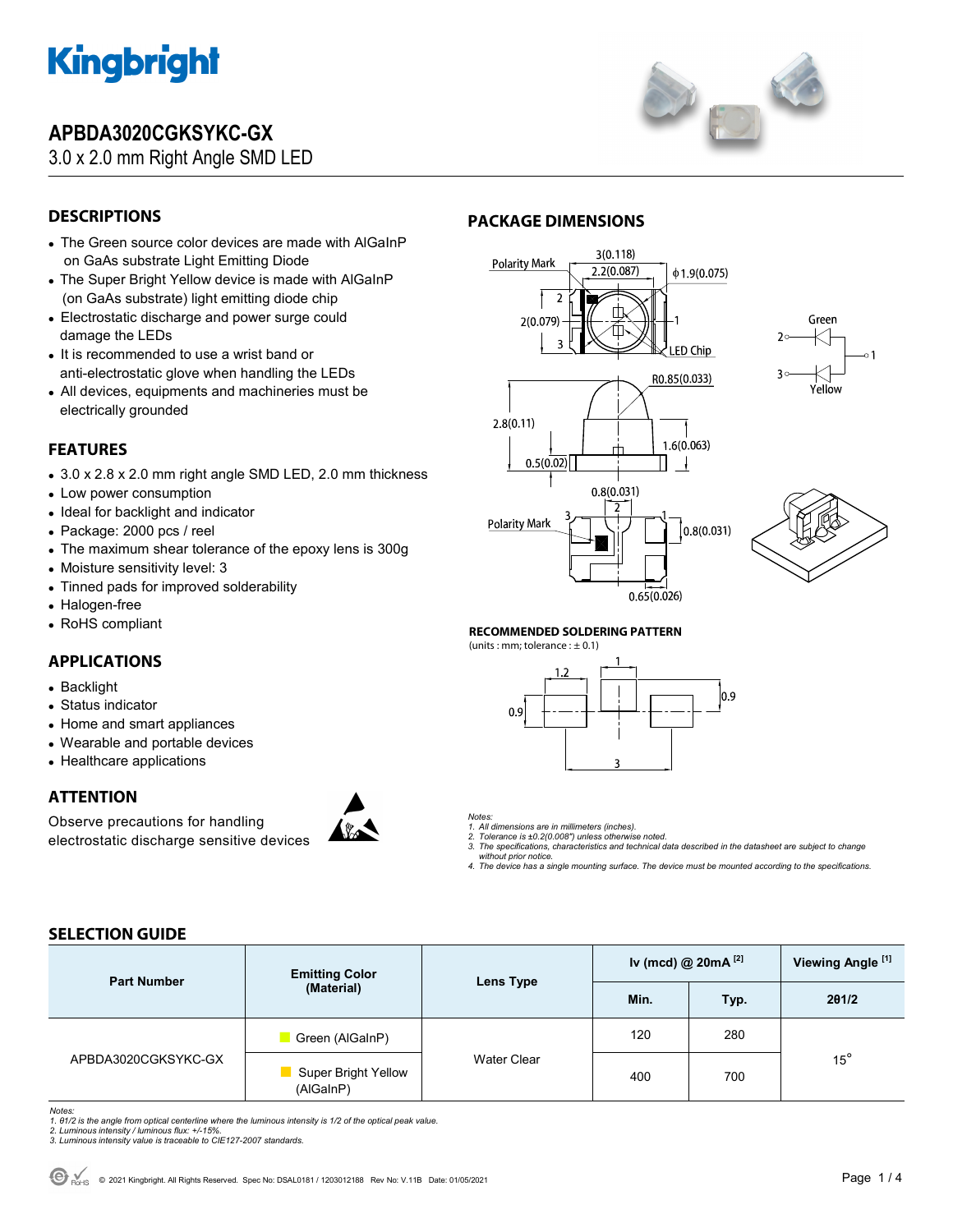## **Kingbright**

## **ELECTRICAL / OPTICAL CHARACTERISTICS at TA=25°C**

| <b>Parameter</b>                                                                             | Symbol                     |                                     | Value            |                          | <b>Unit</b>           |
|----------------------------------------------------------------------------------------------|----------------------------|-------------------------------------|------------------|--------------------------|-----------------------|
|                                                                                              |                            | <b>Emitting Color</b>               | Typ.             | Max.                     |                       |
| Wavelength at Peak Emission $I_F = 20mA$                                                     | $\lambda_{\rm peak}$       | Green<br>Super Bright Yellow        | 574<br>590       |                          | nm                    |
| Dominant Wavelength $I_F = 20mA$                                                             | $\lambda_{\text{dom}}$ [1] | Green<br>Super Bright Yellow        | 570<br>590       | $\overline{\phantom{a}}$ | nm                    |
| Spectral Bandwidth at 50% Φ REL MAX<br>$I_F = 20mA$                                          | Δλ                         | Green<br>Super Bright Yellow        | 20<br>20         | $\overline{\phantom{0}}$ | nm                    |
| Capacitance                                                                                  | С                          | Green<br>Super Bright Yellow        | 15<br>20         |                          | pF                    |
| Forward Voltage $I_F = 20 \text{mA}$                                                         | $V_F$ <sup>[2]</sup>       | Green<br><b>Super Bright Yellow</b> | 2.1<br>2.0       | 2.5<br>2.5               | $\vee$                |
| Reverse Current ( $V_R$ = 5V)                                                                | $I_R$                      | Green<br>Super Bright Yellow        |                  | 10<br>10                 | μA                    |
| Temperature Coefficient of $\lambda_{\text{peak}}$<br>$I_F = 20mA$ , -10°C $\le T \le 85$ °C | $TC_{\lambda peak}$        | Green<br>Super Bright Yellow        | 0.12<br>0.12     |                          | $nm$ <sup>o</sup> $C$ |
| Temperature Coefficient of $\lambda_{\text{dom}}$<br>$I_F$ = 20mA, -10°C $\leq T \leq 85$ °C | $TC_{\lambda dom}$         | Green<br>Super Bright Yellow        | 0.08<br>0.07     | $\overline{\phantom{a}}$ | nm/°C                 |
| Temperature Coefficient of $V_F$<br>$I_F$ = 20mA, -10°C $\leq T \leq 85$ °C                  | $TC_{V}$                   | Green<br>Super Bright Yellow        | $-1.9$<br>$-1.9$ |                          | $mV$ <sup>o</sup> $C$ |

Notes:<br>1. The dominant wavelength (λd) above is the setup value of the sorting machine. (Tolerance λd : ±1nm. )<br>2. Forward voltage: ±0.1V.<br>4. Excess driving current and / or operating temperature higher than recommended c

## **ABSOLUTE MAXIMUM RATINGS at TA=25°C**

| <b>Parameter</b>                             |                            | Value          | <b>Unit</b>                |               |  |
|----------------------------------------------|----------------------------|----------------|----------------------------|---------------|--|
|                                              | Symbol                     | Green          | <b>Super Bright Yellow</b> |               |  |
| Power Dissipation                            | $P_D$                      | 75             | 75                         | mW            |  |
| Reverse Voltage                              | $V_{R}$                    | 5              | 5                          | V             |  |
| Junction Temperature                         | $\mathsf{T}_j$             | 115            | 115                        | $^{\circ}C$   |  |
| <b>Operating Temperature</b>                 | $T_{op}$                   | $-40$ to $+85$ |                            | $^{\circ}C$   |  |
| Storage Temperature                          | $T_{\text{stg}}$           | $-40$ to $+85$ |                            | $^{\circ}C$   |  |
| DC Forward Current                           | IF.                        | 30<br>30       |                            | mA            |  |
| <b>Peak Forward Current</b>                  | $I_{FM}$ <sup>[1]</sup>    | 150<br>175     |                            | mA            |  |
| Electrostatic Discharge Threshold (HBM)      |                            | 3000           | 3000                       | V             |  |
| Thermal Resistance (Junction / Ambient)      | $R_{th}$ JA $^{[2]}$       | 720            | 580                        | °C/W          |  |
| Thermal Resistance (Junction / Solder point) | $R_{th,JS}$ <sup>[2]</sup> | 600            | 470                        | $\degree$ C/W |  |

Notes:<br>1. 1/10 Duty Cycle, 0.1ms Pulse Width.<br>2. R<sub>th JA</sub> ,R<sub>th JS</sub> Results from mounting on PC board FR4 (pad size ≥ 16 mm<sup>2</sup> per pad).<br>3. Relative humidity levels maintained between 40% and 60% in production area are re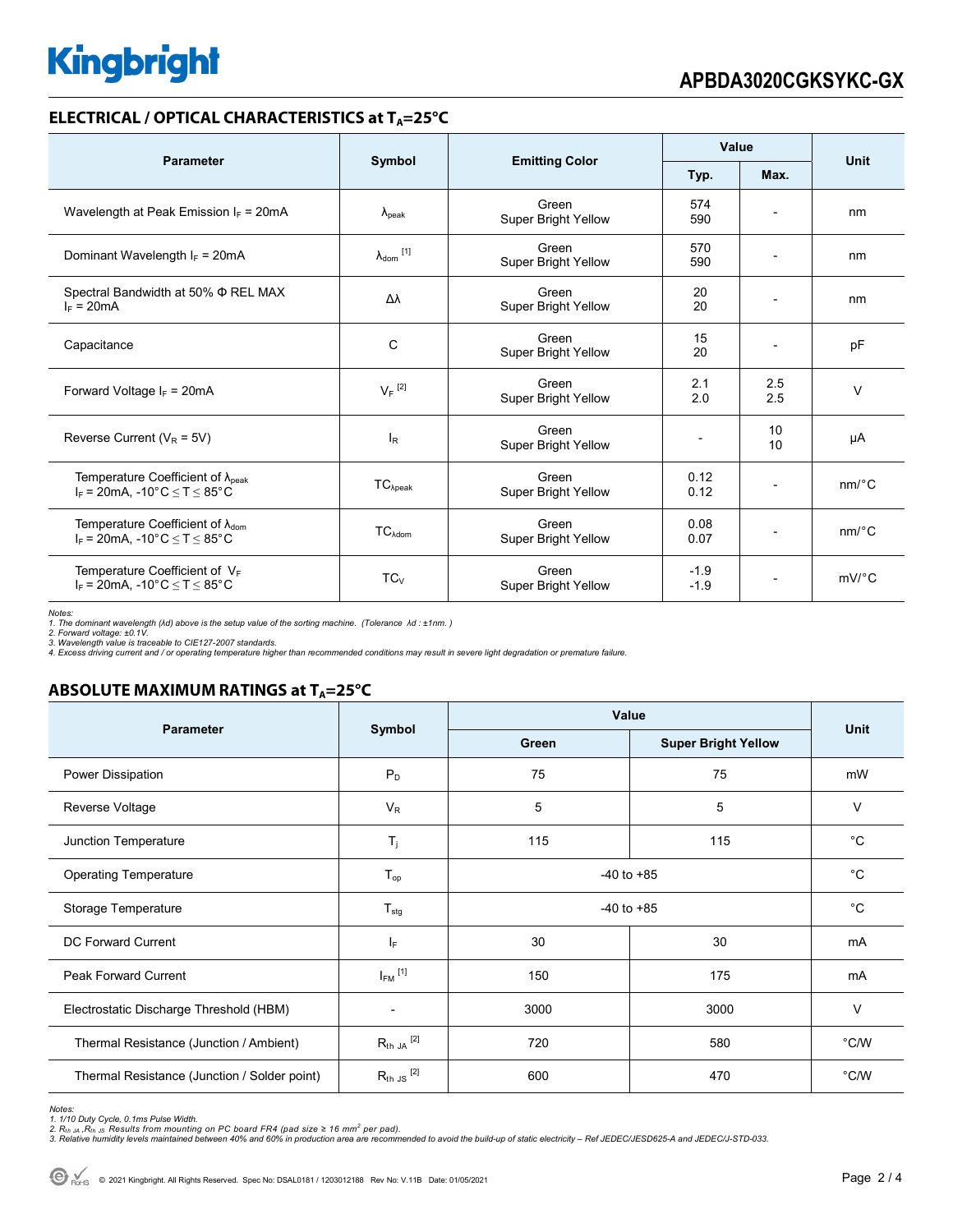## **Kingbright**

## **APBDA3020CGKSYKC-GX**

## **TECHNICAL DATA**





### **GREEN**